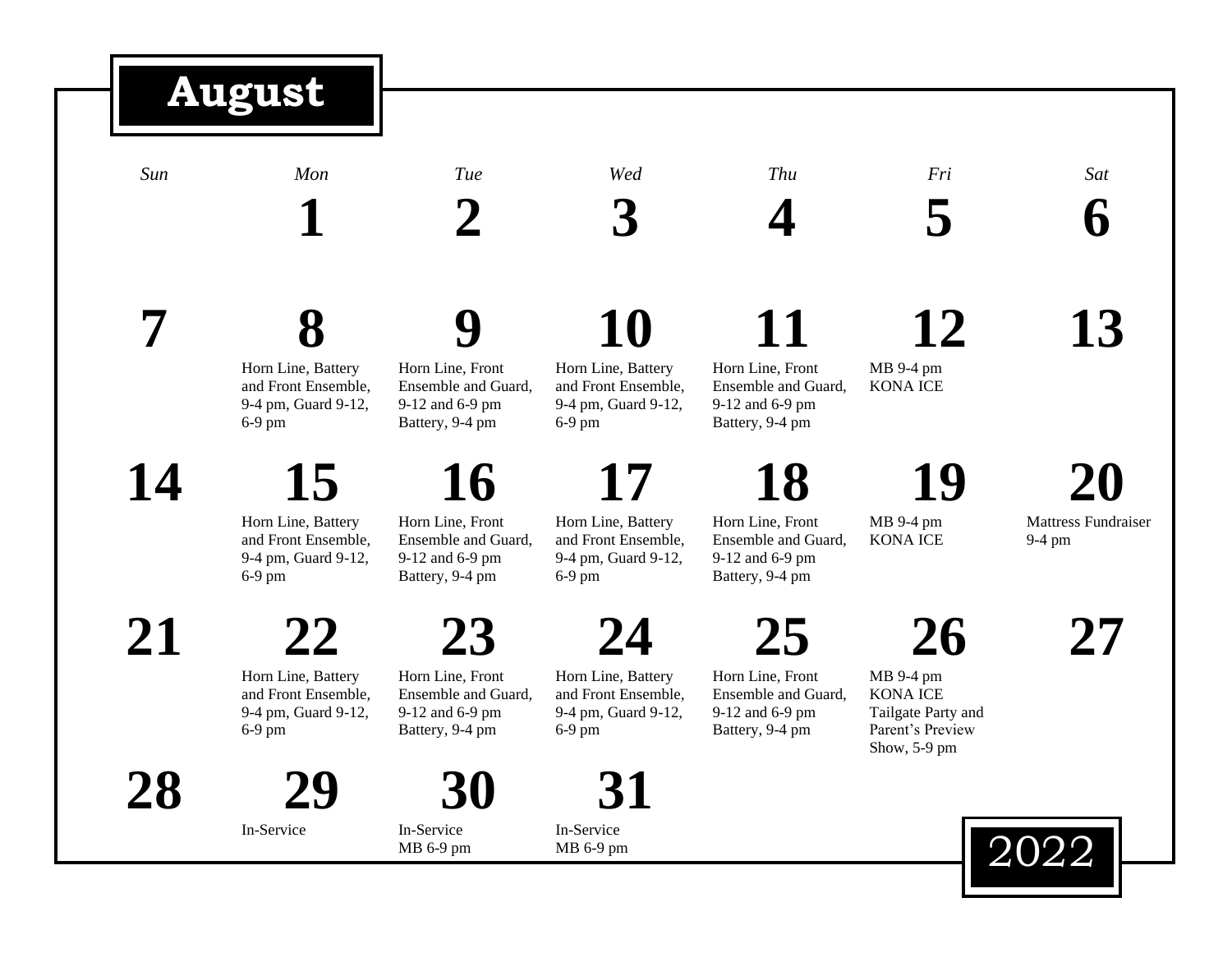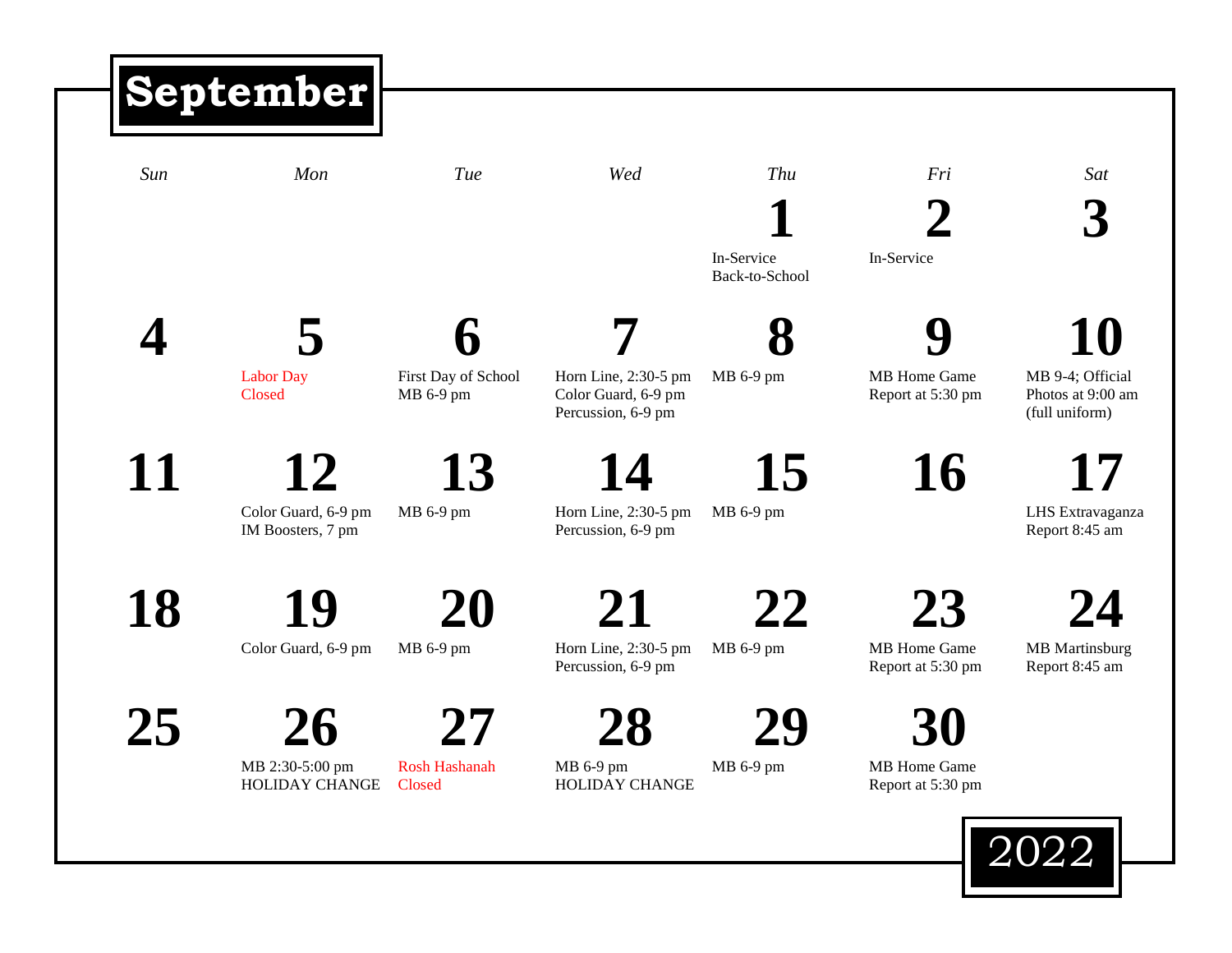## *Sun Mon Tue Wed Thu Fri Sat* **1** MB Central Dauphin Report 8:45 am **2 3** MB 6-9 pm **4** MB 2:30-5 pm **5** Closed Yom Kippur **6** MB 6-9 pm Drama 2:30-5 pm **7** Homecoming Pep Rally/Parade/Game STAY AFTER **SCHOOL 8** Homecoming **9 10** IM Boosters, 7 pm Color Guard, 6-9 pm **11** MB 6-9 pm **12** Horn Line, 2:30-5 pm Percussion, 6-9 pm **13** MB 6-9 pm **14** MB Home Game Report at 5:30 pm SENIOR NIGHT **15** Musselman Competition Report 8:45 am 16 Color Guard, 6-9 pm **18** MB 6-9 pm **19** Horn Line, 2:30-5 pm Percussion, 6-9 pm **20** MB 6-9 pm **21** Closed MB 9-4 pm DO NOT MISS **22** MB Region V Championships Report 8:45 am **23 24** Color Guard, 6-9 pm **25** MB 6-9 pm Trunk-or-Treat **26** Horn Line, 2:30-5 pm Percussion 6-9 pm **27** MB 6-9 pm Trunk-or-Treat (Inclement Weather Make-up) **28 29** MMBD or US Bands Show, TBD 2022 **October**